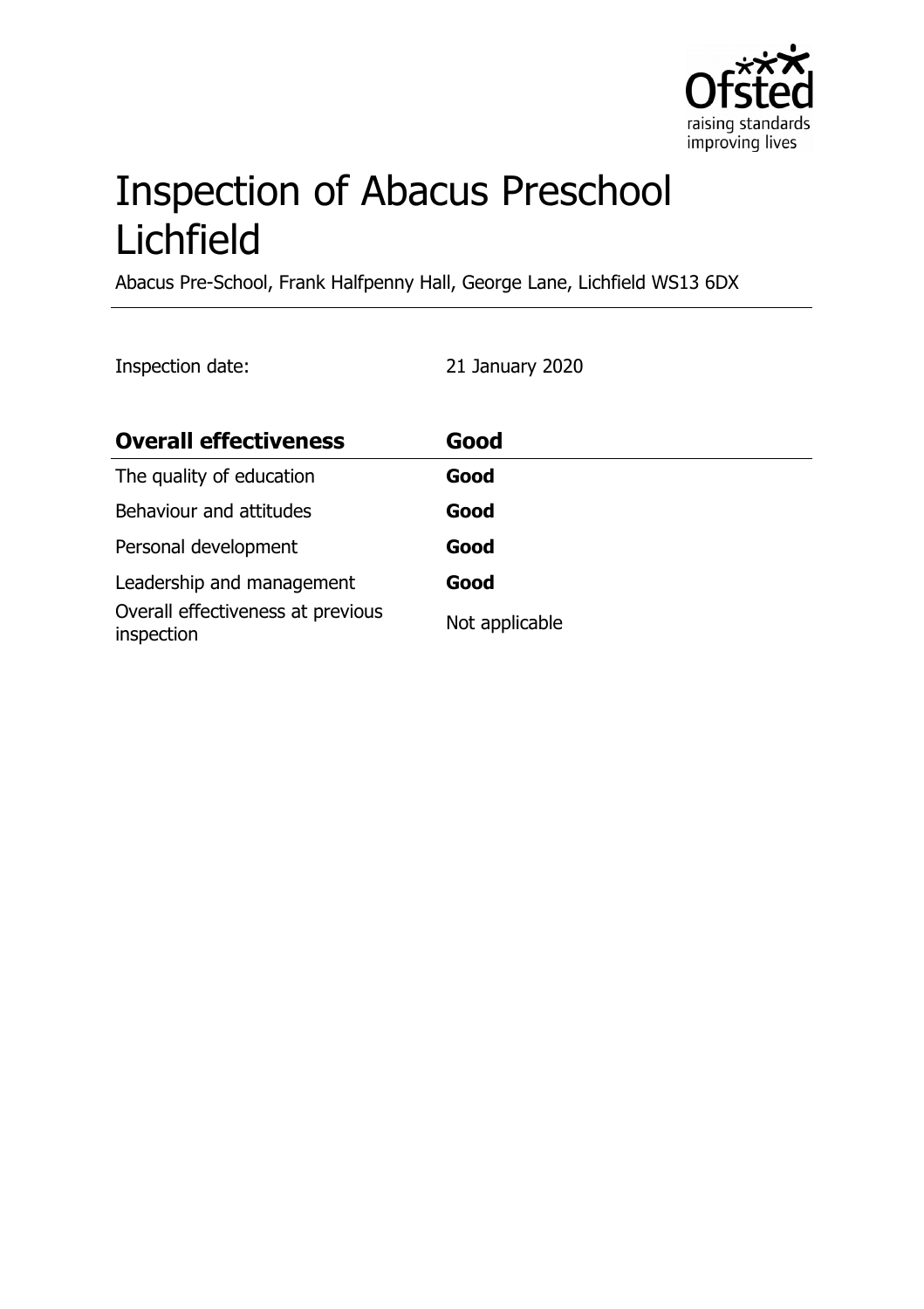

## **What is it like to attend this early years setting?**

### **The provision is good**

Children have a positive attitude to learning and are eager to explore the interesting range of resources offered. For example, they explore brightly coloured feathers which are displayed in a large tray. They discuss what happens when they blow through straws and watch the feathers move about on the tray. Children explore their creative abilities as they make shapes with dough and play with smallworld people. They make up imagined scenarios as they include others in their play. Outdoors they play with pots and pans and explore the sand pit and mud kitchen. They enjoy making shapes with the sand and discovering small dinosaurs which staff have hidden in it.

Staff have high expectations of children. They have a good knowledge of their abilities and are consistent in their support to ensure children learn through play. Staff skilfully promote children's communication and language skills. For example, they enhance children's learning during mathematical activities with well-chosen questions. They encourage children to learn new vocabulary and to solve problems and think of new ideas during activities. Children behave well and are kind and considerate to others. They take on responsibility in the pre-school and help to tidy away toys at the end of each session. Children settle well and show they are happy and feel safe and secure.

## **What does the early years setting do well and what does it need to do better?**

- $\blacksquare$  Children have frequent opportunities to learn about the wider world. They borrow books from the local library, attend story sessions at the local Church and visit the local Mosque. Outings to the local bakery give children opportunities to understand how food products are made. Children also take pleasure in outings to the local park and walks to nearby woodland.
- $\blacksquare$  The manager and staff team closely monitor and track children's development, to promptly identify potential gaps. Information is shared with other professionals who are involved with the children. This enables staff to successfully access valuable information about children's learning and development. Additional funding is used effectively to provide well-targeted resources and experiences, which some children need to help them achieve and develop so they make good progress.
- Communication between parents and staff is generally good. Parents say their children have made good progress since attending the pre-school and they are invited to stay-and-play sessions with their child. Parents say they have termly meetings, where staff tell them about children's progress and what they need to learn next. However, some parents are not fully aware of how to access their child's assessment information to fully support children's continuity of care.
- $\blacksquare$  Staff use activities, such as daily routines, to help children develop an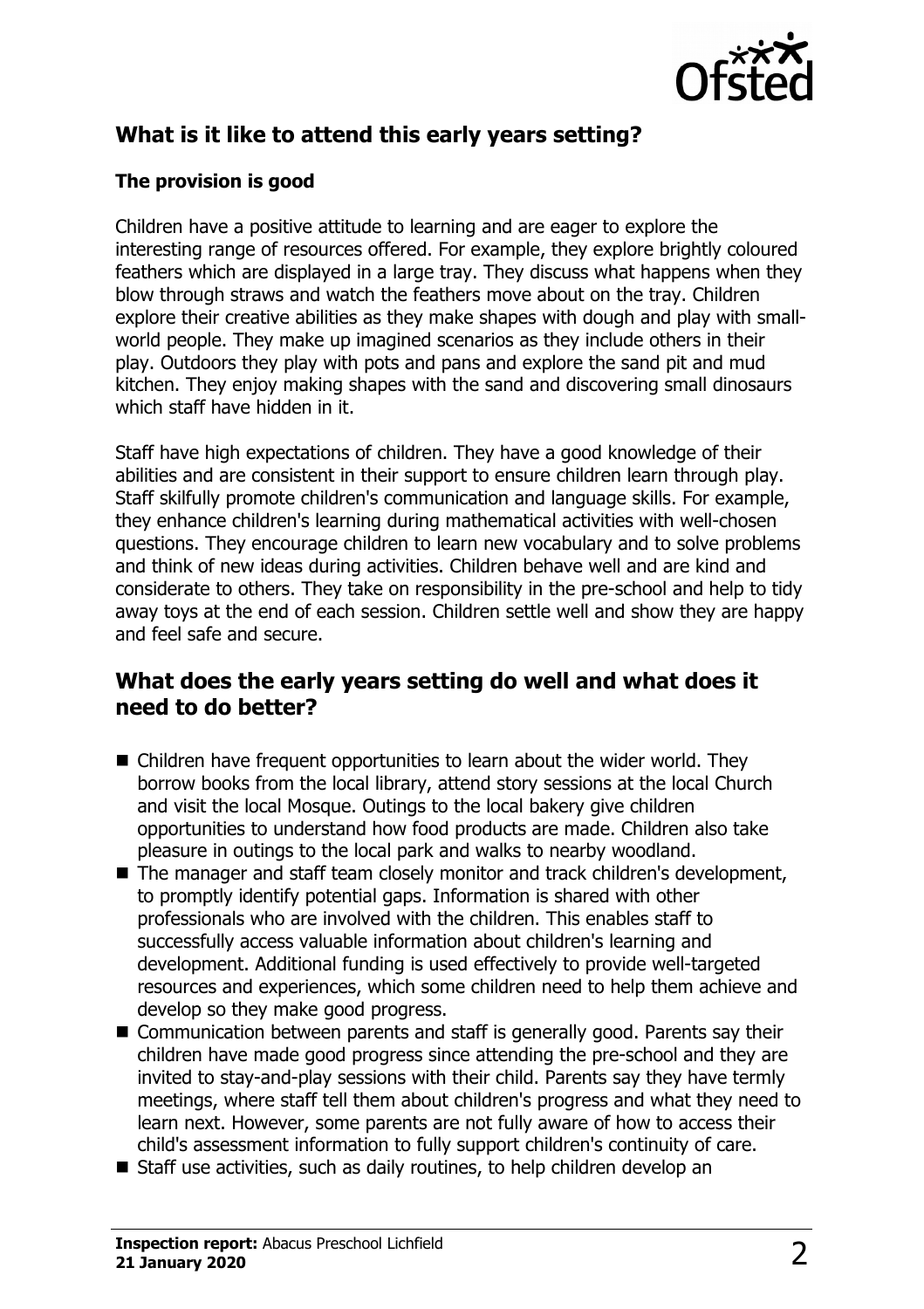

understanding of healthy living. For example, they encourage children to make healthy, informed choices about what they eat first from their lunch boxes. Children know that they need to wash their hands before eating to reduce the risk of infection. They enjoy outdoor activities in the fresh air and have regular opportunities to exercise and be active.

- Staff support children's mathematical skills well. They provide children with interactive activities to develop their understanding of how to use numbers. For example, children use weighing scales to weigh stones and bottles of water. They compare quantities and learn how to use mathematical words to describe what they are doing. This helps to deepen their mathematical knowledge and understanding.
- $\blacksquare$  The manager and staff evaluate the provision regularly and make effective plans to improve the children's learning and enjoyment. Staff attend training to extend their professional knowledge and share information with their colleagues to help develop their teaching skills. The manager monitors the quality of teaching so that children make good progress.
- $\blacksquare$  Children make good progress from their starting points in learning. Staff find out about children's prior learning when they first start, to identify what children need to learn next. Staff support children to be independent. For example, they encourage children to put on their own coats before they play outdoors.
- $\blacksquare$  Children enjov group activities and learn to concentrate and listen while learning together. However, on occasions, staff do not always follow children's spontaneous interests or encourage them to share their own ideas.

## **Safeguarding**

The arrangements for safeguarding are effective.

Staff recognise the signs of abuse and neglect, and know the steps to take if they are concerned about a child. All staff have completed safeguarding training and regularly update their knowledge. They know what action to take if they are concerned about a child in their care. They have a good understanding of the types of abuse and other wider safeguarding issues. The manager uses robust recruitment procedures to help ensure the suitability of staff. Staff conduct risk assessments to minimise any risks to children. Staff are vigilant in keeping children safe from harm and supervise children effectively at all times. Staff model how to use equipment safely and children are learning how to keep themselves safe.

## **What does the setting need to do to improve?**

#### **To further improve the quality of the early years provision, the provider should:**

 $\blacksquare$  review the organisation of group activities to extend and challenge children's learning more consistently, build on their spontaneous interests and encourage them to share their own ideas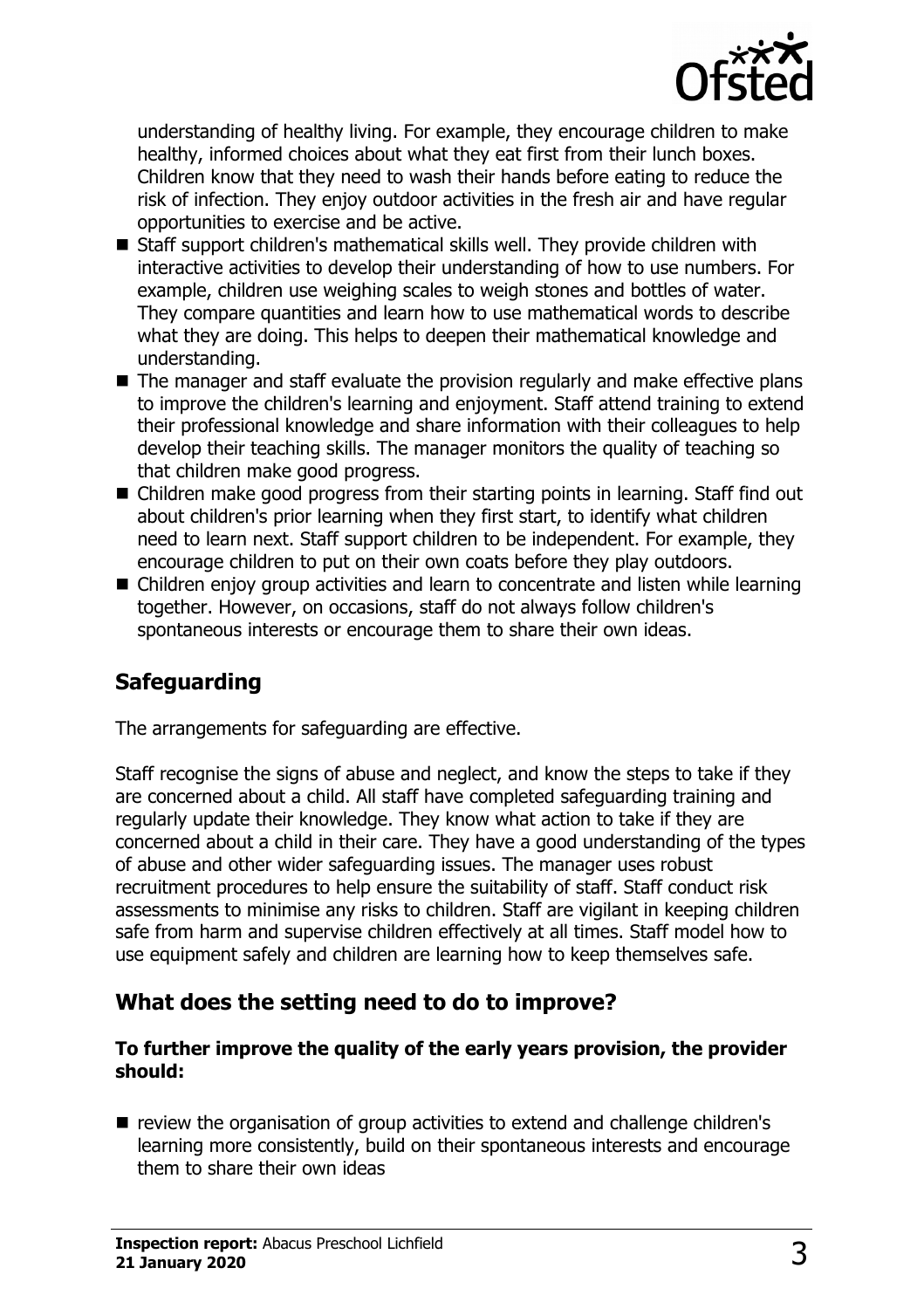

 $\blacksquare$  embed further the opportunities for parents to access their child's information, to enable them to be even more fully involved in their child's learning.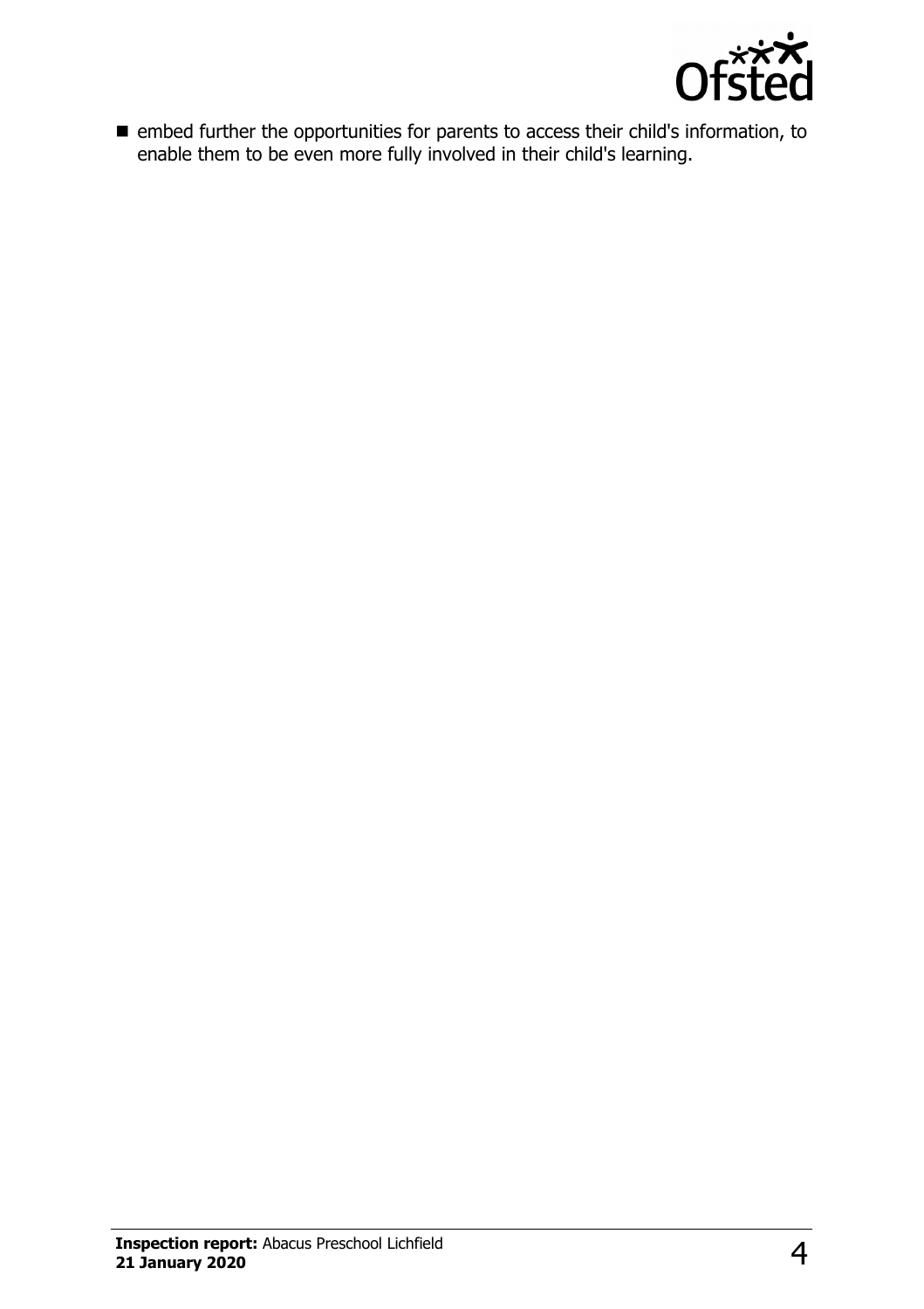

| Childcare on non-domestic premises    |
|---------------------------------------|
|                                       |
|                                       |
|                                       |
|                                       |
|                                       |
|                                       |
|                                       |
|                                       |
|                                       |
| Abacus Pre-School Lichfield Committee |
|                                       |
|                                       |
|                                       |
|                                       |

## **Information about this early years setting**

Abacus Preschool Lichfield registered in 2017. The pre-school employs six members of childcare staff. Of these, one holds qualified teacher status, one holds an appropriate early years qualification at level 6 and three are qualified at level 3. It opens from Monday to Friday during term time only. Sessions are from 9.15am until 2.45pm. The pre-school provides funded early education for two-, three- and four-year-old children.

## **Information about this inspection**

#### **Inspector**

Susan Rogers

#### **Inspection activities**

- $\blacksquare$  The inspector conducted a learning walk with the manager through all areas of the pre-school and discussed how the curriculum is organised.
- $\blacksquare$  The inspector observed the quality of education during activities indoors and outdoors, and assessed the impact this has on children's learning.
- The manager and the inspector completed a joint observation of children's activities. The inspector also held a leadership meeting with the manager.
- $\blacksquare$  The inspector spoke to several parents during the inspection and took account of their views.
- $\blacksquare$  The inspector spoke with staff and children during the inspection.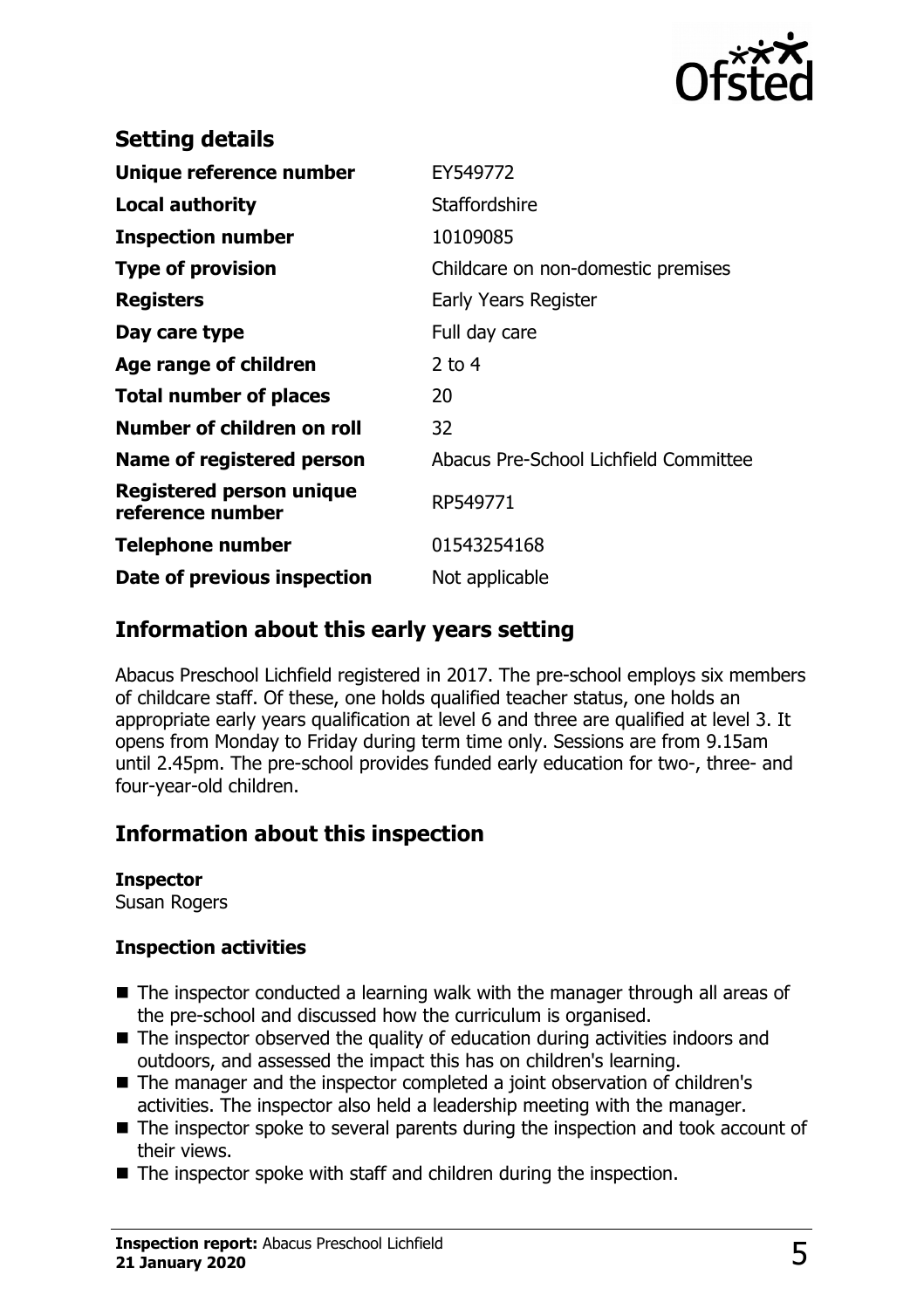

We carried out this inspection under sections 49 and 50 of the Childcare Act 2006 on the quality and standards of provision that is registered on the Early Years Register. The registered person must ensure that this provision complies with the statutory framework for children's learning, development and care, known as the early years foundation stage.

If you are not happy with the inspection or the report, you can [complain to Ofsted.](http://www.gov.uk/complain-ofsted-report)